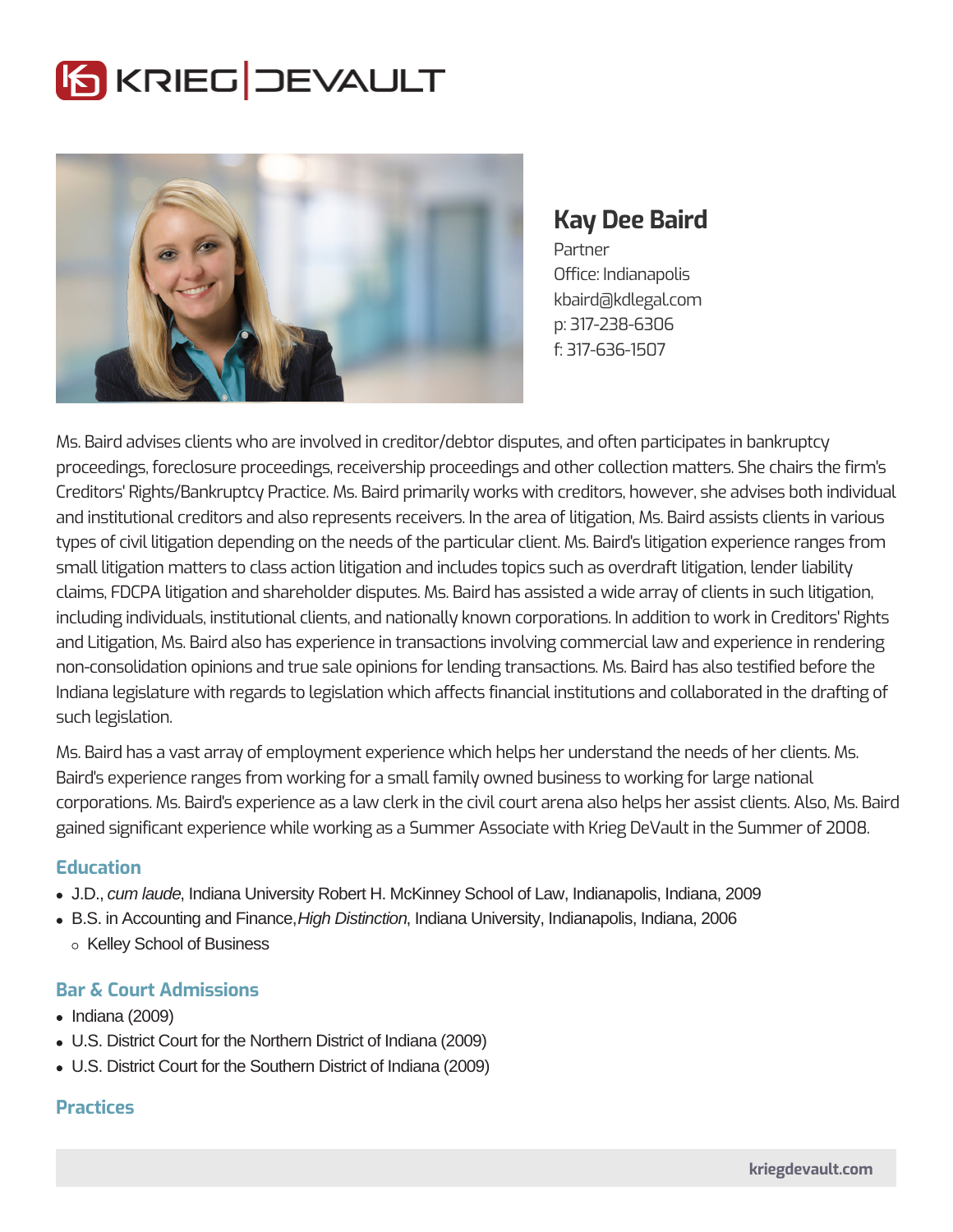

- Creditors' Rights and Bankruptcy
- Litigation and Dispute Resolution
- Financial Services Litigation

## **Industries**

• Financial Services

## **Representative Experience**

- Represented financial institution in class action overdraft litigation in the matter entitled Old National Bank v. Steven Kelly, et al., 31 N.E.3d 522 (Ind. Ct. App. 2014)
- Represented several landlords in In re Marsh Supermarket Holdings, LLC Case No. 17-11066 (Bankr. S.D. Ind.)
- Represented several landlords in In re ITT Educational Services, Inc., Case No. 16-07207 (Bankr. S.D. Ind.)
- Represented several landlords in In re hhGregg, Inc., et. al. Case No. 17-01302 (Bankr. S.D. Ind.).
- Represented secured creditor foreclosure dispute in LaPlace Indiana, LLC, et. al. v. Lakeland West Capital XXIV. LLC Cause No. 49A02-1612-MF-02902 (Ind. Ct. App. 2018).
- Represented CCRC facility in Indiana Family and Social Services Administration v. Trilogy Health Services, LLC Cause No. 49A05-1207-PL-358 (Ind. Ct. App. 2013)
- Represented largest unsecured creditor in In re Ellis, Case No. 10–16998–AJM–7A (Bankr. S.D. Ind., Indianapolis Div.), reported at 2011 WL 5147551 (October 27, 2011)
- Assisted in the representation of various regional banking institutions, corporations, and individuals in order to help resolve creditor/debtor disputes in state court as well as bankruptcy court;
- Assisted in the representation of regional banking institutions in litigation brought against such institutions (including class action litigation);
- Assisted in the representation of clients in commercial transactions governed by the Indiana Uniform Commercial Code;
- Assisted in the representation of a national corporation in CERCLA litigation; and
- Assisted in the representation of a PRP Group as the Trustee at a CERCLA site.

#### **Professional Associations**

- Former Central States Bankruptcy Workshop Board Member, American Bankruptcy Institute
- Former President of Commercial and Bankruptcy Law Section, Indianapolis Bar Association,
- Former Member, Sagamore Inn of Court
- Former Member, Indiana State Bar Association
- Former Member, Indiana Association for Corporate Renewal

#### **Civic Involvement**

Board Member, Shelbyville Central Education Foundation

#### **Awards & Recognitions**

- Indiana Super Lawyers Rising Stars, 2016-2019
- Order of the Barristers, Robert H. Staton Intramural Moot Court Competition, Indiana University School of Law **Indianapolis**

# **Seminars & Presentations**